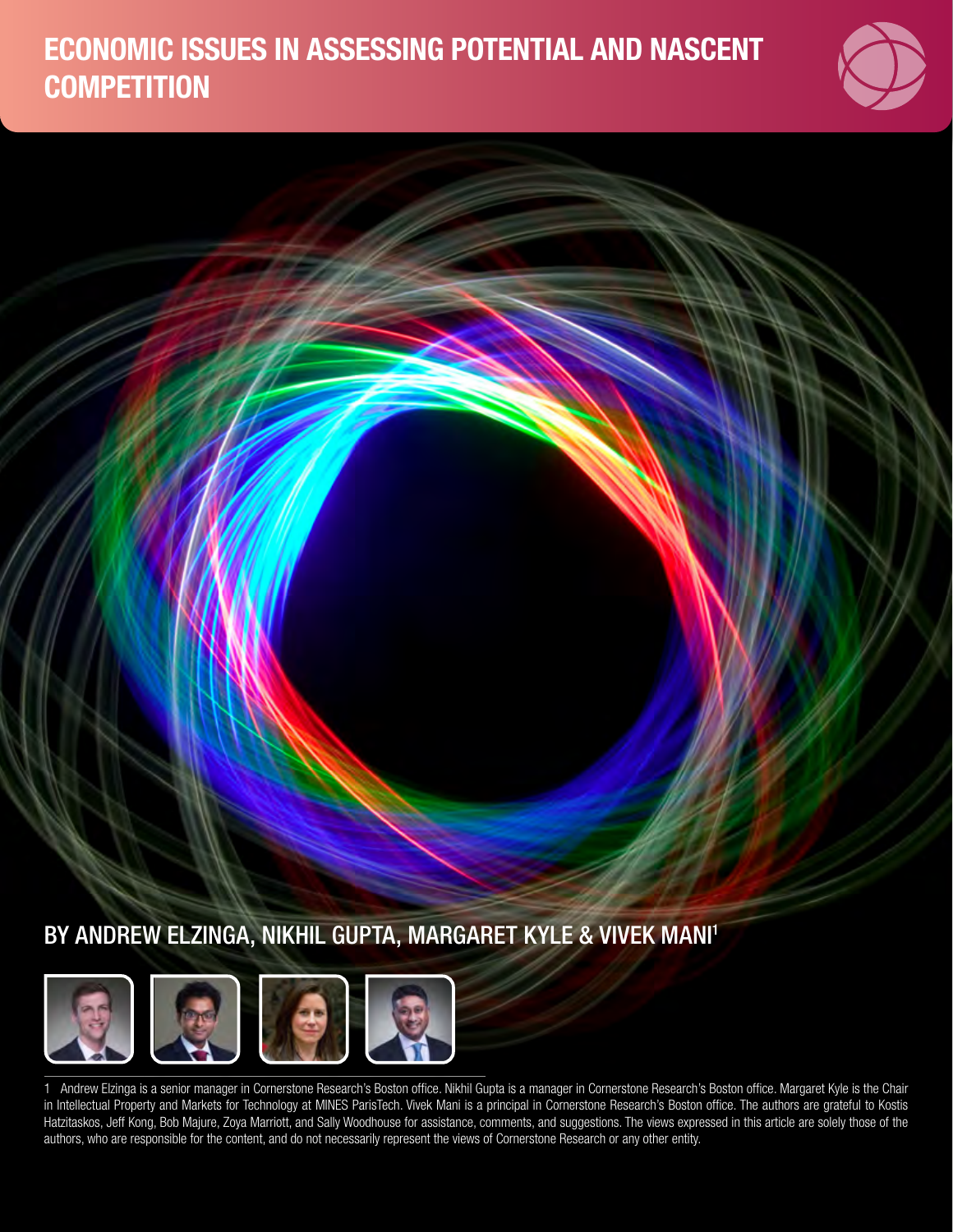# CPI ANTITRUST CHRONICLE FEBRUARY 2022

Economics of Potential Competition *By Norbert Maier & Kalle Kantanen*



Economic Issues in Assessing Potential and Nascent Competition *By Andrew Elzinga, Nikhil Gupta, Margaret Kyle & Vivek Mani*

Uncertainty and Two Theories of Harm in Nascent Competitor Acquisitions *By Jay Ezrielev*



Potential Competition Mergers: Lessons from Outside the Box *By Tim Brennan*



Discriminatory Antitrust in the Realm of Potential and Nascent Competition *By John M. Yun*

Potential Competition as Process and **Structure** *By Richard N. Langlois*

Hey Google/Siri/Alexa, of all the Products and Services in the Metaverse Whose do you Prefer? *By Chris Pike*





about potential or nascent competition arise because firms' strategies (e.g., pricing or investment decisions) are informed by their expectations about competition in the future. During the last 25 years, the FTC consistently challenged transactions and agreements over concerns related to the elimination of future competition. Given the increased scrutiny on potential or nascent competition in antitrust matters, it is critical to understand the economic rationale that underpins the but-for world when evaluating such competition. In this article, the authors highlight some of these challenges, describe some illustrative examples, and discuss how

# Scan to Stay Connected!

Scan or click here to sign up for CPI's FREE daily newsletter.



Visit www.competitionpolicyinternational.com for access to these articles and more! CPI Antitrust Chronicle February 2022

www.competitionpolicyinternational.com Competition Policy International, Inc. 2022<sup>©</sup> Copying, reprinting, or distributing this article is forbidden by anyone other than the publisher or author.

## Economic Issues in Assessing Potential and Nascent Competition

*By Andrew Elzinga, Nikhil Gupta, Margaret Kyle & Vivek Mani*

Potential and nascent competition have seen renewed interest from academics, antitrust practitioners, and United States enforcement agencies in recent years. For example, the Federal Trade Commission ("FTC") focused on issues of potential competition during its Hearings on Competition and Consumer Protection in the 21st Century in 2018, as did the Organisation for Economic Co-operation and Development ("OECD") during its 2020 Competition Meetings. The Antitrust Division of the U.S. Department of Justice ("DOJ") and FTC's recent request for information on merger enforcement included questions related to potential and nascent competition. Importantly, both potential competition and nascent competition describe competition that does not currently exist. The DOJ and the FTC's concerns these challenges may vary across different industries.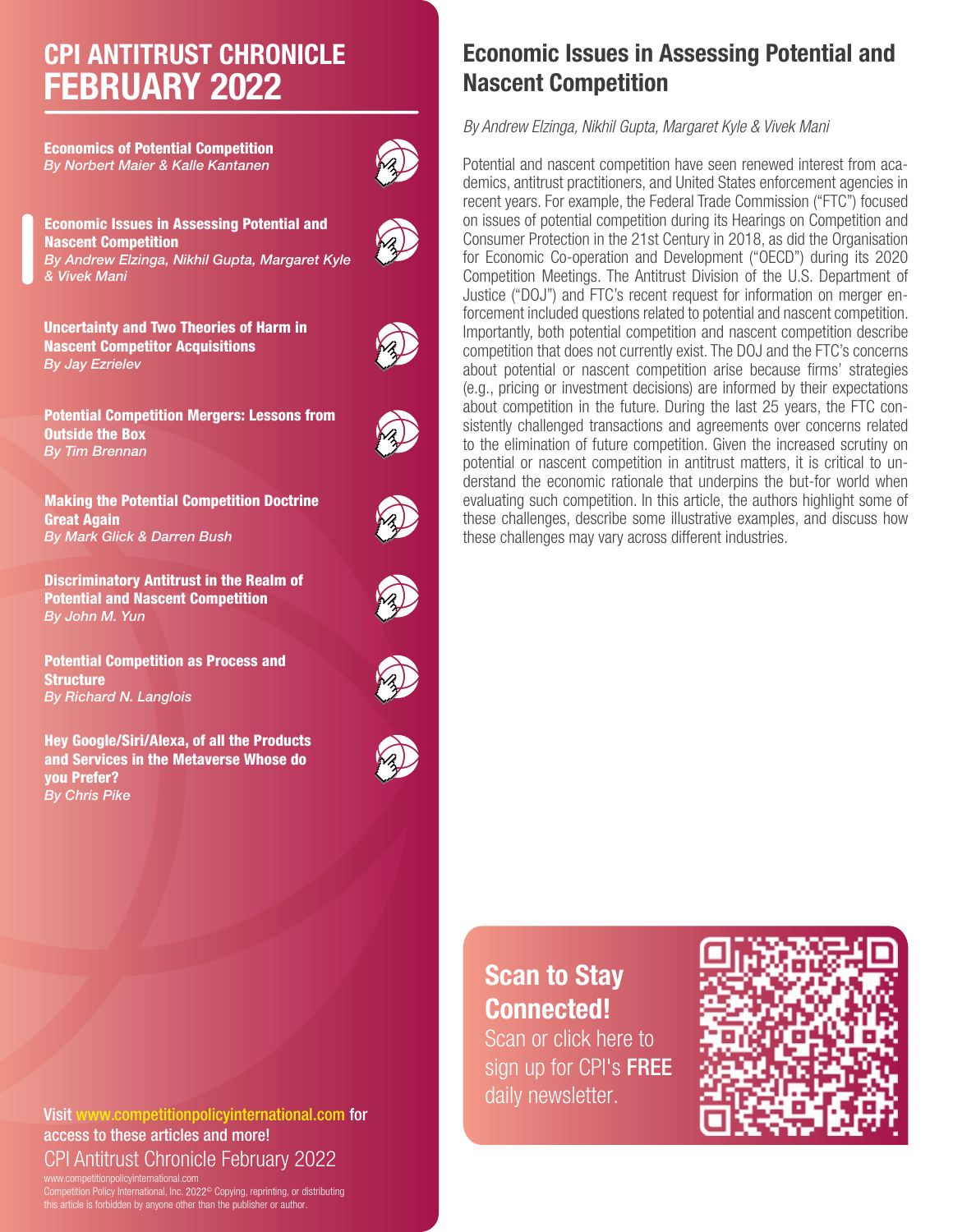## I. INTRODUCTION

Potential and nascent competition have seen renewed interest from academics and antitrust practitioners in recent years.<sup>2</sup> For example, the Federal Trade Commission ("FTC") focused on issues of potential competition during its Hearings on Competition and Consumer Protection in the 21st Century in 2018, as did the OECD during its 2020 Competition Meetings.<sup>3</sup> The Antitrust Division of the U.S. Department of Justice ("DOJ") and FTC's recent request for information on merger enforcement included questions related to potential and nascent competition.4

Potential competition refers to a product or firm that could compete with existing products within a specific antitrust market in the future, but has not yet entered the market, and does not currently compete with existing products.<sup>5</sup> While similar, potential competition is distinct from the related concept of nascent competition, which encompasses scenarios wherein an incumbent firm could be competitively constrained in the future by an existing market participant's product or innovation.<sup>6</sup> The difference between potential and nascent competition is that potential competition involves forecasting entry, including non-innovative entry such as entry of generic drugs, whereas nascent competition describes a firm that has already entered the market but is not yet a competitive constraint on existing products.

Importantly, both potential competition and nascent competition describe competition that does not currently exist. As we discuss in this paper, the economic issues that arise with concerns about potential and nascent competition are similar.

The DOJ and the FTC's concerns about potential or nascent competition arise because firms' strategies (e.g. pricing or investment decisions) are informed by their expectations about competition in the future.<sup>7</sup> During the last 25 years, the FTC consistently challenged transactions and agreements over concerns related to the elimination of future competition.<sup>8</sup> Of 82 such challenges over the last 25 years, pharmaceuticals and medical devices account for over 75 percent of cases.<sup>9</sup>

One catalyst for the ongoing debate was a paper entitled "Killer Acquisitions" by Cunningham et al.<sup>10</sup> Focusing on the life sciences sector, the authors found that 5-7 percent of the acquisitions undertaken in the industry may have resulted in the termination of a target firm's drug development project because of the acquiring firm's interest in reducing competition for its own products. This finding sparked considerable interest in the antitrust community.<sup>11</sup> This debate has also been central in the tech sector, with commentators describing tech markets as having "kill-zones" where dominant tech incumbent firms are able to suppress competition through acquisitions of nascent competitors.12

Concerns about the elimination of potential or nascent competition have also been raised in other sectors, such as financial markets. In these cases, plaintiffs have alleged that financial institutions conspired to limit competition from emerging electronic trading platforms that, in

- 6 Hemphill, Scott C & Tim Wu, "Nascent Competitors," *University of Pennsylvania Law Review*, Vol. 168, No. 1879, 2020, pp. 1879–1910 at pp. 1886–9.
- 7 Note that in the litigation context, the alleged conduct that suppressed a potential or nascent competitor could have occurred in the past. In such instances the "future" is defined with respect to the timing of the alleged conduct.

8 Oldale, Alison, Bilal Sayyed, and Andrew Sweeting, "A Review of Cases Involving the Loss of Potential and Nascent Competition at the FTC, with Particular Reference to Vertical Mergers," *Working Paper*.

9 Oldale, Alison, Bilal Sayyed & Andrew Sweeting, "A Review of Cases Involving the Loss of Potential and Nascent Competition at the FTC, with Particular Reference to Vertical Mergers," *Working Paper*, p. 5.

10 Cunningham, Colleen, Florian Ederer, and Song Ma, "Killer Acquisitions," *Journal of Political Economy*, Vol. 129, No. 3, 2021, pp. 649–702.

11 MergerFest 2019: Nascent (or Killer?) Acquisitions, *Cornerstone Research*, June 27, 2019; "Merger Control & 'Killer Acquisitions,'" *EU Pharmaceutical Law Forum*, November 17, 2020

<sup>2</sup> For example, Argentesi et al. (2019) and Lécuyer (2020) discuss merger control issues in the digital sector, where potential competitors are often acquired. See also, OECD, "Concept of Potential Competition," *OECD Competition Committee Discussion Paper*, 2021; Argentesi, Elena, et al., "Merger Policy in Digital Markets: An *Ex-Post* Assessment," *CESifo Working Paper*, 2019, available at [https://papers.ssrn.com/sol3/papers.cfm?abstract\\_id=3507256](https://papers.ssrn.com/sol3/papers.cfm?abstract_id=3507256); Lécuyer, Tristan, "Digital Conglomerates and Killer Acquisitions – A Discussion of the Competitive Effects of Start-up Acquisitions by Digital Platforms," Concurrences, Vol. 1, 2020, pp. 42–50.

<sup>3 &</sup>quot;FTC Hearing #3: Multi-Sided Platforms, Labor Markets, and Potential Competition," *Federal Trade Commission's Hearings on Competition and Consumer Protection in the 21st Century*, October 15-17, 2018; "The Concept of Potential Competition," *Organisation for Economic Co-operation and Development*, June 10, 2021.

<sup>4 &</sup>quot;Request for Information on Merger Enforcement," *U.S. Department of Justice and U.S. Federal Trade Commission*, January 18, 2022.

<sup>5</sup> Yun, John, "Potential Competition, Nascent Competitors, and Killer Acquisitions," *The Global Antitrust Institute Report on the Digital Economy*, 2020, pp. 652–678 at p. 655.

<sup>12 &</sup>quot;American Tech Giants Are Making Life Tough for Startups," *The Economist*, June 2, 2018.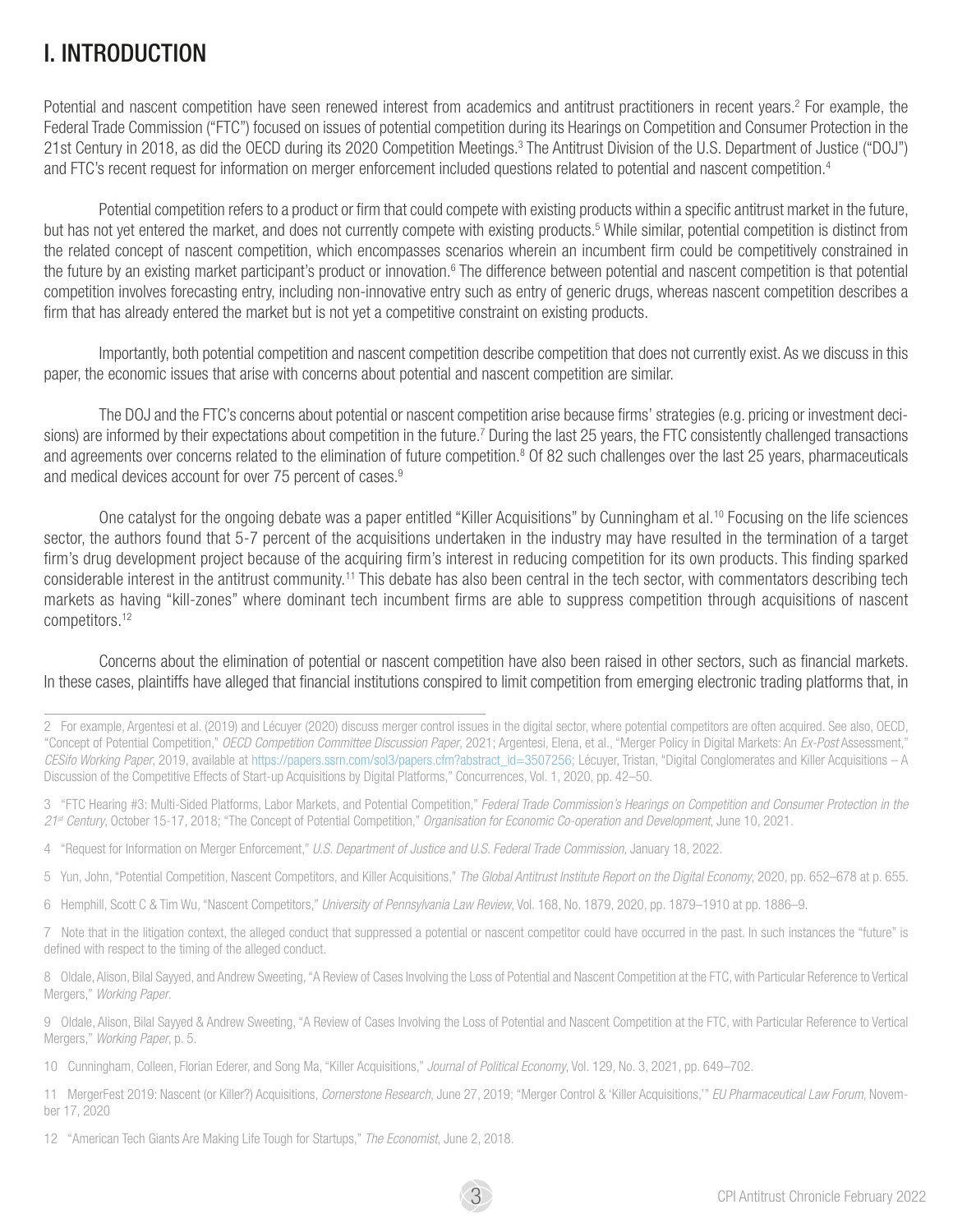the future, would have imposed competitive constraints on over-the-counter ("OTC") trading regimes operated by defendant financial institutions by increasing pricing transparency and reducing search costs.<sup>13</sup>

Given the increased scrutiny on potential or nascent competition in antitrust matters, it is critical to understand the economic rationale that underpins the but-for world when evaluating such competition. Because it involves evaluating future competition, this evaluation is inherently uncertain and must assess several potential scenarios in the but-for world, including:

a. What is the likelihood that the potential or nascent competitor survives and prospers, but for the alleged anti-competitive conduct by the incumbent? This is especially pertinent in markets or technologies with high failure rates, and where incumbent firms play a significant role in financing small firms through licensing and acquisitions.

b. Would the nascent or potential competitor operate in the same relevant antitrust market (product or geographic) as the incumbent in the future? Such an evaluation becomes more complex if the nascent competitor is not in the same antitrust market as the acquirer at the time of the acquisition, or if the relevant antitrust market does not currently exist.

c. What is the likelihood of entry and the but-for development timeline of the potential competitor and when (if ever) would it impose competitive constraints on incumbents?

In this article, we highlight some of the challenges relevant to the issues described above, describe some illustrative examples, and discuss how these challenges may vary across different industries.

## II. WHAT IS THE CORRECT BUT-FOR WORLD?

Any anti-competitive effect of an incumbent's conduct must be measured relative to an appropriately defined but-for world. However, the but-for world in these matters requires assumptions about how competition would evolve absent the alleged conduct. Notably, the but-for world requires assumptions related to the competitive strategy pursued by the potential or nascent competitor, the future product and geographic market the potential or nascent product competes in, and the potential competitor's likelihood of entry and/or the potential or nascent competitor's development timeline; all in the absence of the alleged anticompetitive conduct.

#### *A. Evolution of the Competitive Landscape*

The characterization of the but-for world in matters involving potential or nascent competitors is based on competition that may exist in the future. As a result, it is necessary to model the evolution of the potential or nascent competitor's growth absent the alleged anti-competitive conduct. For example, in a case involving the acquisition of a nascent competitor, one would need to consider the competitive strategy pursued by the nascent competitor in the absence of the acquisition (i.e. the alleged anti-competitive conduct). The nascent competitor could pursue a number of strategies including:

a. develop and grow independently so that its product imposes competitive constraints on the incumbent,

b. develop and grow independently but specialize its product so that it does not impose meaningful competitive constraints on the incumbent,

- c. be acquired by a different firm in the same antitrust market as the incumbent,
- d. be acquired by a firm that does not compete in the same antitrust market,
- e. be driven out of the market due to the incumbent firm's innovation.



<sup>13</sup> See for example Class Action Complaint, *Litovich v. Bank of America Corp. et al*., case number 1:20-cv-03154, in the U.S. District Court for the Southern District of New York.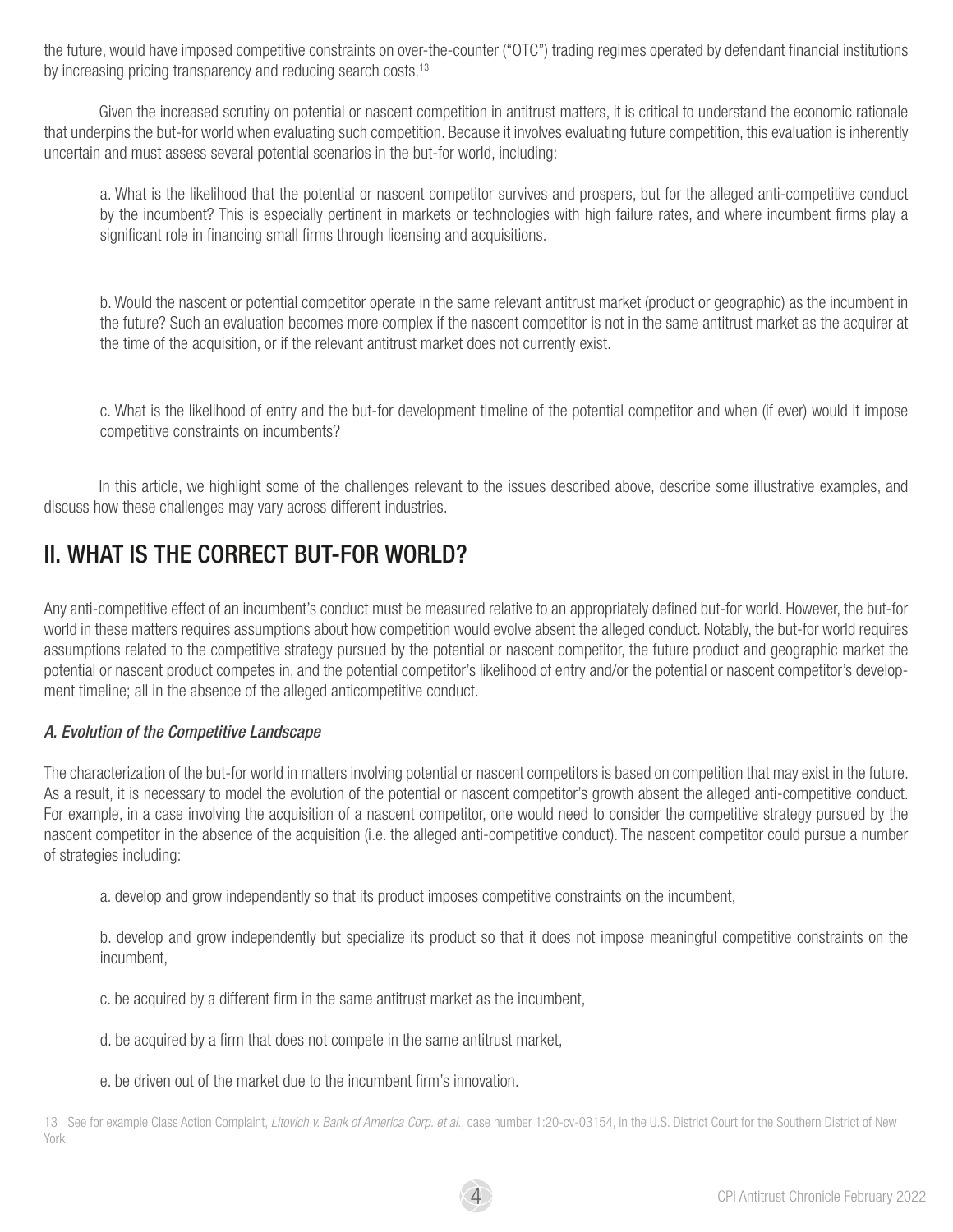The likelihood that the product of the nascent competitor will evolve to become a competitive constraint on the incumbent firm can depend on whether the nascent competitor is acquired; who acquires the nascent competitor; how the competitive landscape evolves. For example, consider a hypothetical nascent competitor in a market that contains several large incumbents, one of which has a product similar to that of the nascent competitor. If the nascent competitor is acquired by the incumbent with a similar product, that incumbent may shelve the nascent competitor's project or may integrate the acquired technology to the enhance the incumbent's existing product. In contrast, if the nascent competitor is acquired by a rival to this incumbent, it may be more likely that the rival develops the nascent competitor into a competitive constraint to the market.

Consider the *Facebook/Instagram* merger, which some commentators have cited as an example of a nascent acquisition where the regulators did not assess the competitive effects appropriately.14 In fact, the FTC brought a suit against Facebook challenging its past acquisitions of Instagram (and WhatsApp) alleging that these acquisitions were part of a campaign to snap up potential rivals to head off competitive threats.15 The Court initially dismissed the suit for lack of evidence, leading the FTC to refile its suit.16 In January of this year, U.S. District Judge James Boasberg allowed this suit to proceed, noting that the "agency may well face a tall task down the road in proving its allegations."<sup>17</sup> Any assessment of pro-competitive or anti-competitive effects will depend on how one characterizes the but-for development of Instagram absent its acquisition. For example, but-for the transaction, would Instagram have evolved to be moderately successful versus evolving to be the service it is today?18

#### *B. Market Definition*

Characterizing a but-for world that incorporates future competition invariably requires an assessment of the product and geographic market definition to establish whether potential or nascent products will exert competitive pressure on the incumbent in the future. Establishing a future market definition for a potential or nascent product is inherently speculative, as such products may be expected to have differentiated characteristics from the incumbent's product in the future. This may imply that they compete in separate antitrust markets, or that the degree of overlap between the two products is limited. Such considerations have important implications for economic analyses.

As an example, consider recent antitrust actions in financial markets mentioned above. In these matters, it is not clear how comparable the product offered by these nascent exchanges or platforms would be to the OTC product offered by Defendants. For example, Plaintiffs allege that these exchanges would evolve to incorporate anonymous, all-to-all, trading with some form of pricing transparency.19 Trading in such an environment can be different than bilateral, OTC trading where counterparties are known and can develop relationships with one another, and the terms of trades may only be known by the transacting parties. The relevant economic analysis would need to include an evaluation of the extent to which market participants viewed the exchange product and the OTC product as sufficiently close substitutes to belong in the same relevant antitrust market or to impose meaningful competitive constraints on each other.

#### *C. Likelihood and Timeline of Competitive Effects*

 An evaluation of whether potential or nascent products could become *future* competitive threats requires understanding how they would develop. In theory, this could involve considerations of how these products could evolve over lengthy time periods. However, actual evaluations of the

<sup>14</sup> Yun, John, "Potential Competition, Nascent Competitors, and Killer Acquisitions," *The Global Antitrust Institute Report on the Digital Economy*, 2020, pp. 652–678 at p. 659.

<sup>15</sup> Kendall, Brent, John D. McKinnon & Deepa Seetharaman, "FTC Antitrust Probe of Facebook Scrutinizes Its Acquisitions," *The Wall Street Journal*, August 1, 2019.

<sup>16</sup> Memorandum Opinion, *Federal Trade Commission v. Facebook, Inc*., United States District Court for the District of Columbia, Civil Action No. 20-3590 (JEB), June 28, 2021; Allyn, Bobby, "Judge Allows Federal Trade Commission's Latest Suit Against Facebook to Move Forward," *NPR*, January 11, 2022.

<sup>17</sup> Memorandum Opinion, *Federal Trade Commission v. Facebook, Inc*., United States District Court for the District of Columbia, Civil Action No. 20-3590 (JEB), January 11, 2022.

<sup>18</sup> Commentators have argued that Instagram has been able to grow rapidly since the acquisition, from 30 million users before the acquisition to 1 billion users after the acquisition. Other commentators have arqued that Instagram's success post-acquisition cannot be separated from Facebook's substantial investments into Instagram and Facebook providing tighter integration to Instagram. Yun, John, "Potential Competition, Nascent Competitors, and Killer Acquisitions," The Global Antitrust Institute Report on the Digital *Economy*, 2020, pp. 652–678 at p. 659; Zhuoxin Li, Ashish Agarwal (2016) Platform Integration and Demand Spillovers in Complementary Markets: Evidence from Facebook's Integration of Instagram. Management Science 63(10):3438-3458

<sup>19</sup> Class Action Complaint, *Litovich v. Bank of America Corp. et a*l., case number 1:20-cv-03154, in the U.S. District Court for the Southern District of New York.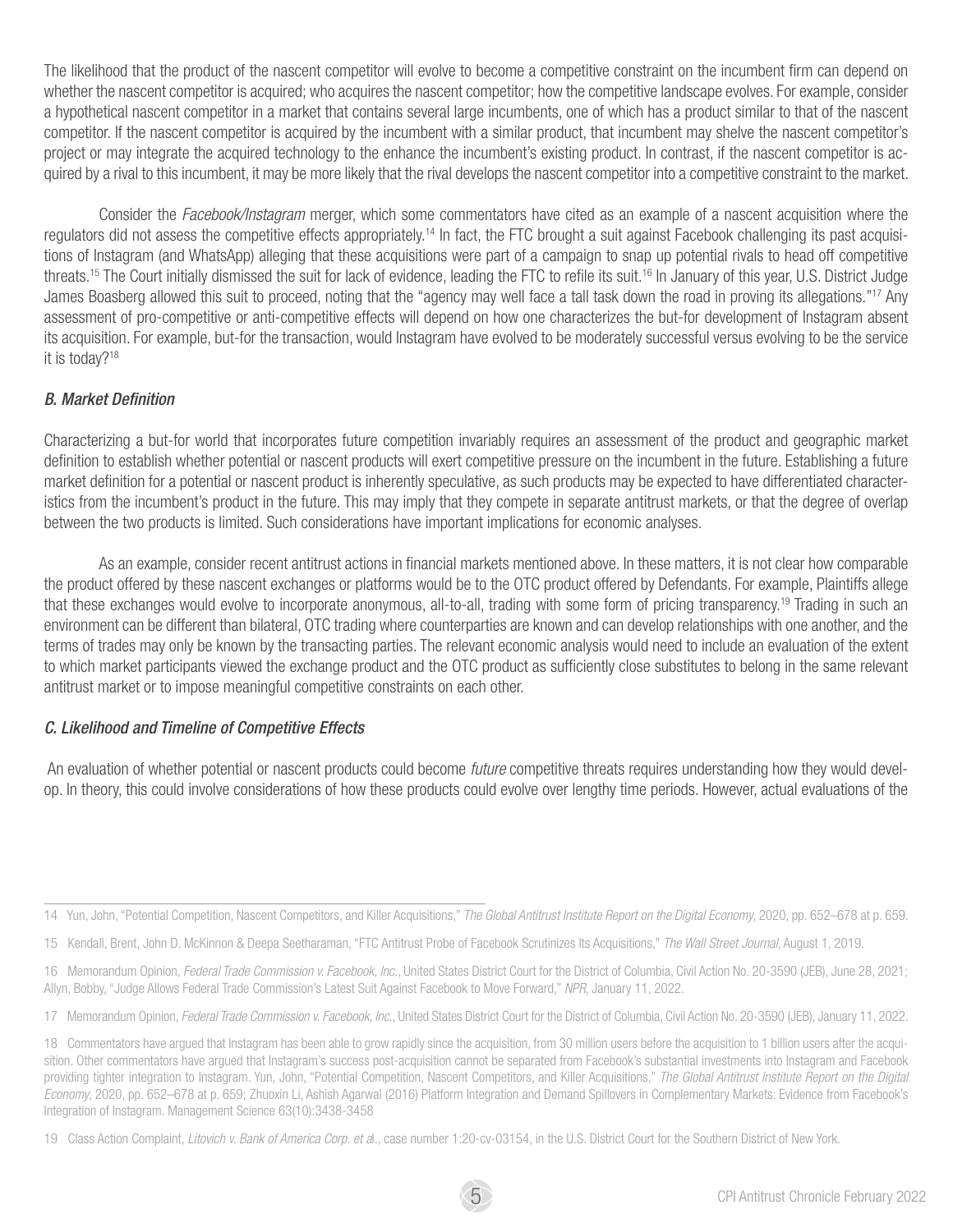competitive impact of a potential or nascent competitor tend to be more focused on short-run development.<sup>20</sup> This narrowed focus may make it easier to draw reasoned inferences about the more immediate future.

Nonetheless, even in the short-run, there can remain uncertainty surrounding the fact and timing of entry of a potential or nascent competitor's products and whether or when they would become a future competitive constraint. Additionally, the point along the development timeline when a product is anticipated to impose a competitive constraint on incumbents may also be uncertain and can vary across industries. For example, in some industries a potential competitor may not impact the dynamics of a particular market until after the product is brought to market (e.g. life sciences). On the other hand, other industries may experience anticipatory competitive responses from incumbent firms even prior to the entry of a product in development (e.g. airlines).  $21$ 

Consider the life sciences industry, where matters involving allegedly delayed generic entry involve modeling the uncertainty in timing of entry. Regardless of the source of the alleged delay, uncertainty exists with respect to when the generic manufacturer would have entered the market absent the conduct. For example, some cases of delayed generic entry require modeling the generic manufacturers' timeline for bioequivalence testing and manufacturing capabilities, among others. The duration of these various manufacturing and development processes has a direct impact on the but-for timing of generic entry.

In addition to uncertainty over the timing of entry, life sciences cases involving allegations of killer acquisitions can also involve uncertainty with respect to the fact of entry. Some of this uncertainty with respect to the fact of entry comes from the highly regulated development requirements in the pharmaceutical industry. New drugs in the U.S. must go through numerous phases of clinical testing to demonstrate that the drug is safe and effective before it can be approved for marketing.<sup>22</sup> Only 12 percent of new drug candidates entering clinical trials ever receive marketing approval, and this process typically years in development.<sup>23</sup>

Similar issues also arise in other industries. Consider the antitrust actions against financial institutions referenced above. In such cases, a relevant economic question is when (and if) nascent exchanges or platforms would gain sufficient volume that they would discipline prices across a relevant market. Such questions turn not just on whether the platform or exchange product is sufficiently substitutable with the OTC trading product (as discussed above), but also on the timeline at which the platform or exchange would attract new customers and whether there is a threshold volume at which they would exert market-wide price discipline.

Similar issues arise in merger contexts, where regulators have evaluated whether pipeline products can impose a competitive constraint in the future, absent the alleged conduct. For example, in Bayer-Monsanto, the settlement required "the divestiture of certain intellectual property and research capabilities, including 'pipeline' R&D projects."24

#### III. UNCERTAINTIES RESOLVE DIFFERENTLY ACROSS CASES

The degree of complexity in evaluating potential or nascent competition can vary across industries. For example, many of the challenges discussed above about the unknown evolution of products may not be as relevant to delayed generic entry matters because of the regulatory and institutional framework of the life sciences sector. A main source of uncertainty from a future competition perspective in delayed generic entry cases is the timing of entry. In some sense, these are the least complex cases when it comes to assessing future competition.

Some of the tech matters and the killer acquisitions in life sciences matters discussed above can be more complex. Analyzing competitive effects in these settings requires an evaluation of the counterfactual evolution of a product, market definition, and timing, all of which inform future competition. This is similarly true of the examples of antitrust cases brought against financial institutions discussed above.

- 21 How Do Incumbents Respond to the Threat of Entry? Evidence from the Major Airlines," *The Quarterly Journal of Economics*, Vol. 123, No. 4, November 2008, pp. 1611–1633.
- 22 "Step 3: Clinical Research," *U.S. Food and Drug Administration*, January 4, 2018.

23 DiMasi, Joseph A., Henry G. Grabowski & Ronald W. Hansen, "Innovation in the Pharmaceutical Industry: New Estimates of R&D Costs," *Journal of Health Economics*, Vol. 47, 2016, pp. 20–33 at p. 23.

24 "Justice Department Secures Largest Negotiated Merger Divestiture Ever to Preserve Competition Threatened by Bayer's Acquisition of Monsanto," U.S. Department of Justice, May 29, 2018.

<sup>20</sup> In fact, both the European Commission and the United Kingdom competition authorities note that a timeline of up to two years is normally considered when analyzing whether entry would be sufficiently swift to deter or eliminate the exercise of market power. "Guidelines on the Assessment of Horizontal Mergers Under the Council Regulation on the Control of Concentrations Between Undertakings," *Official Journal of the European Union*, ¶ 74; "Merger Assessment Guidelines," *Competition Commission and the Office of Fair Trading*, ¶ 5.8.11.